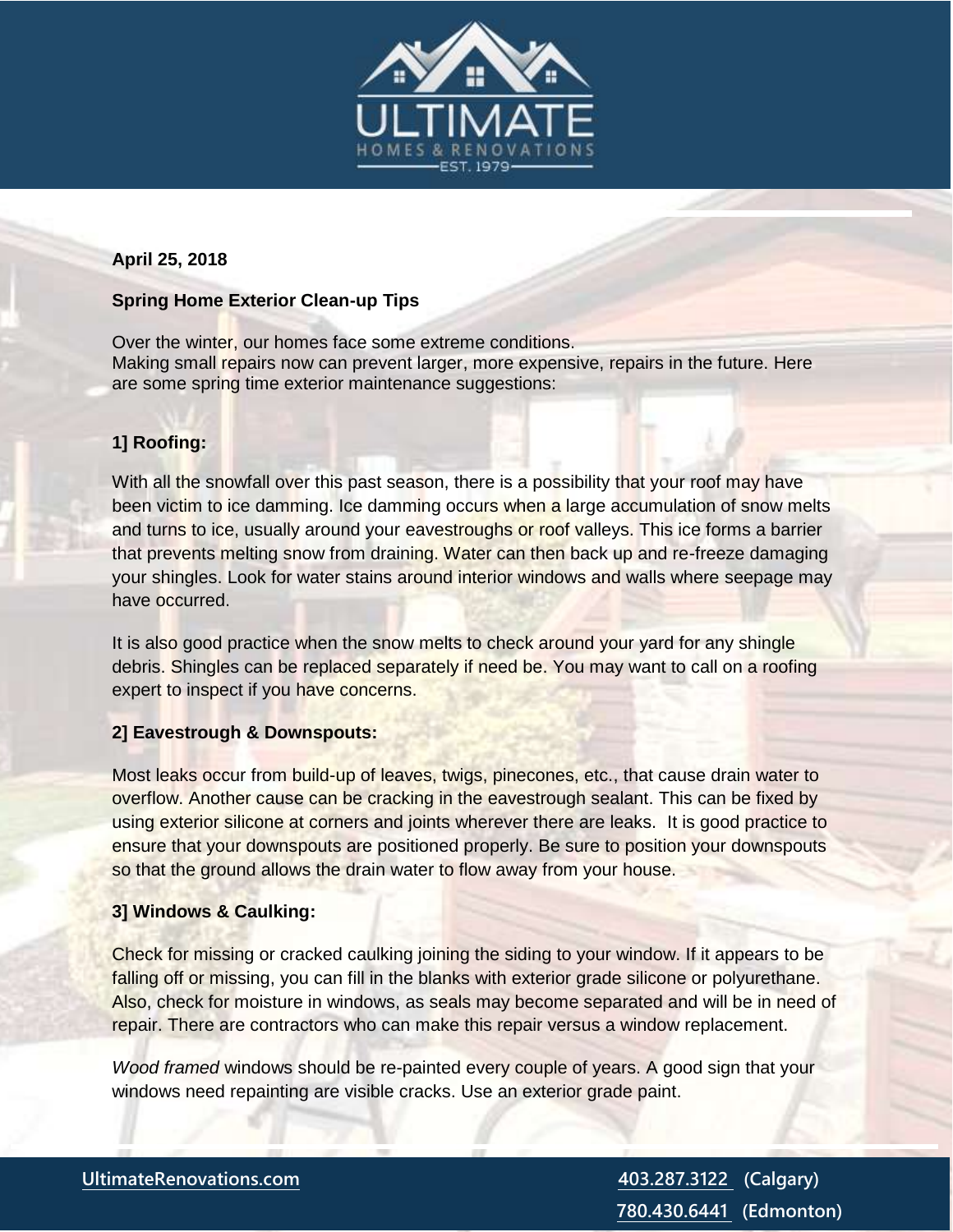

Vinyl windows require less maintenance than wood. They don't need to be painted but ensure that there is a good caulking seal to the house siding. Be sure to check for cracks in the frame.

# **4] Siding & Stucco:**

Siding and stucco finishes are your house's primary defense against the elements. If you have vinyl siding be sure that all the pieces are snapped into place. Sometimes the lap of the siding can come unhooked in the event of high winds.

Wood siding should be maintained the way you would a wood framed window. Check the quality of the paint or stain of the wood. If it looks cracked and brittle, then be sure to scrape, sand, and paint.

# **5] Foundations**

Foundations are the most important part of your home. They support the entire wellbeing of your home, from your floor all the way to your roof. Small cracks in a foundation are typically nothing to be concerned about, though big cracks can be a costly endeavor and can cause more problems if improperly fixed. Foundation issues can be serious and you should contact a foundation repair specialist if in any doubt.

# **6] Decks & Patios:**

Winters don't hold back when it comes to decks and patios. Snow can wear down and peel away deck finishes. The best maintenance you can do is to protect your deck boards by staining or painting every couple of years. Also, check deck posts where they contact the ground for signs of rotting.

# **7] Air Conditioners:**

Chances are that if you missed a spring check-up on your air conditioner, it may not work as well as it could. Over the winter months, dirt and debris may clog the cooling fins. A low coolant level, a dirty blower fan filter and a number of other simple problems can significantly reduce the efficiency of your AC condenser and wear it out faster. You can't do everything – only a pro can check the coolant level.